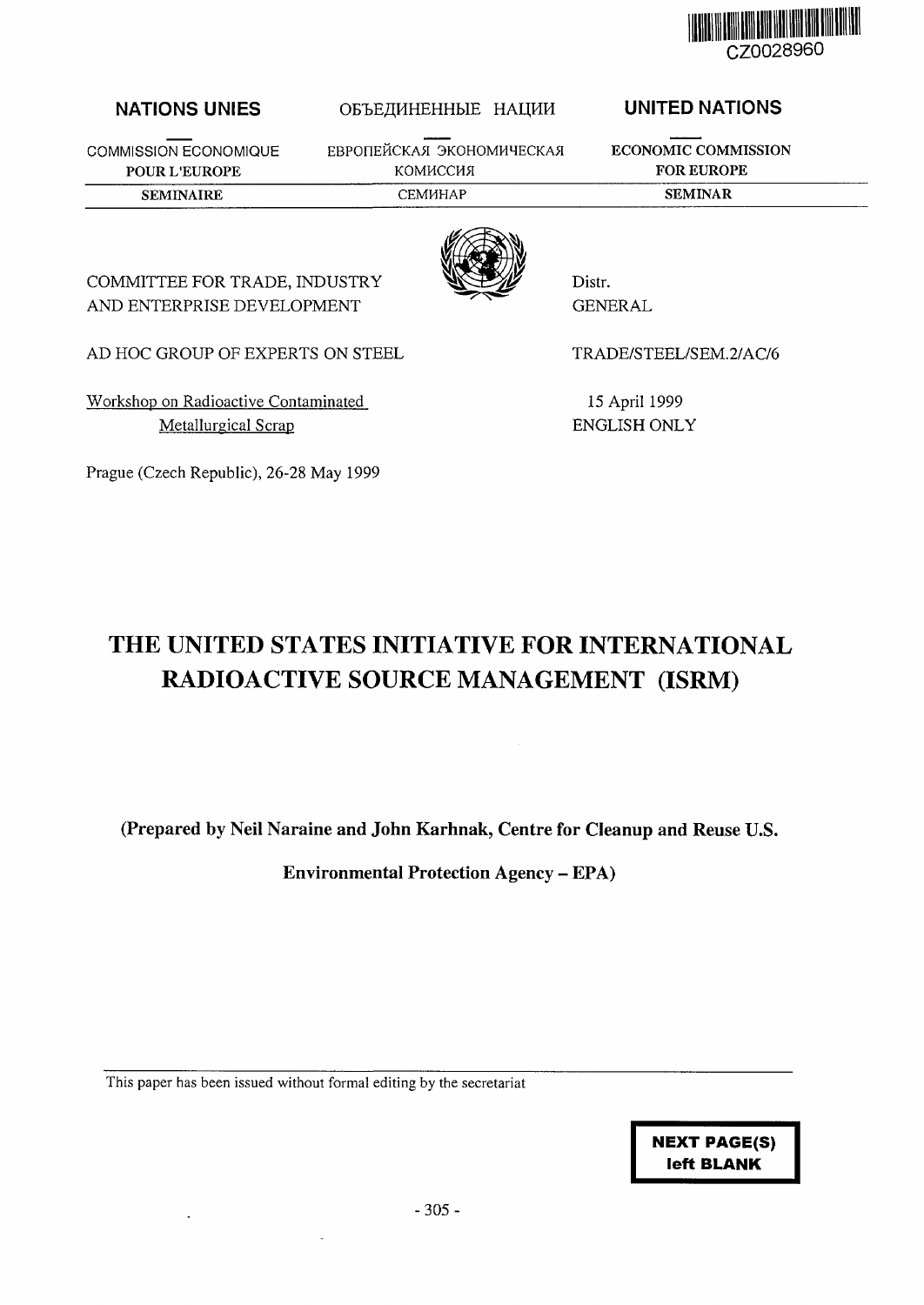## 1. BACKGROUND

Loss of control of radioactive sealed sources can lead to radiation injuries and death  $(1)^4$ . Radioactively contaminated materials may have become contaminated as a consequence of the deliberate or inadvertent mishandling of radioactive sources, or by having been part of a nuclear facility, such as a power plant or nuclear submarine (2,3). Regardless of the original source of the contamination, the resulting contamination can be passed along in materials, such as carbon steel, or in the finished products that are made from that material, such as automobiles or structural steel.

EPA has concluded that only a very small amount of material is potentially available for recycling from licensed nuclear facilities (0.1% of the annual US recycled metal use). This material is carefully monitored, and poses a very low, if any risk. However, uncontrolled (orphaned) radioactive sources can pose a much higher risk, since the radiation is concentrated, and if the shielding is removed, the radiation exposure can be harmful or fatal, as noted above. Thus, EPA made as its first priority a program to bring these orphaned radioactive sources under control, since they can be a source of risk to the health of humans, and can be melted into and contaminate metals.

If land is radioactively contaminated, responsible officials can protect the public from harm by restricting access to the land in a variety of ways. In addition, an existing and permanent system of land records can provide notice of past use of the site to potential buyers. Radioactively contaminated material, however, quickly can be lost in general commerce, with no indication of its radioactivity. For example, given the international nature of metals trading, contaminated metal from any part of the world can be shipped anywhere, and transformed into products which completely conceal its origin. Ironically, this happened in the US in 1997 when protective lead aprons for nuclear medicine workers were made from lead which had slight radioactive contamination (4). To help solve this problem, the US is offering to expand its national program for controlling radioactive sources into a broader and world-wide endeavor, to help reduce the number of sources that could end up contaminating metals.

<sup>&</sup>lt;sup>4</sup>Numbers in parentheses refer to references at the end of the paper.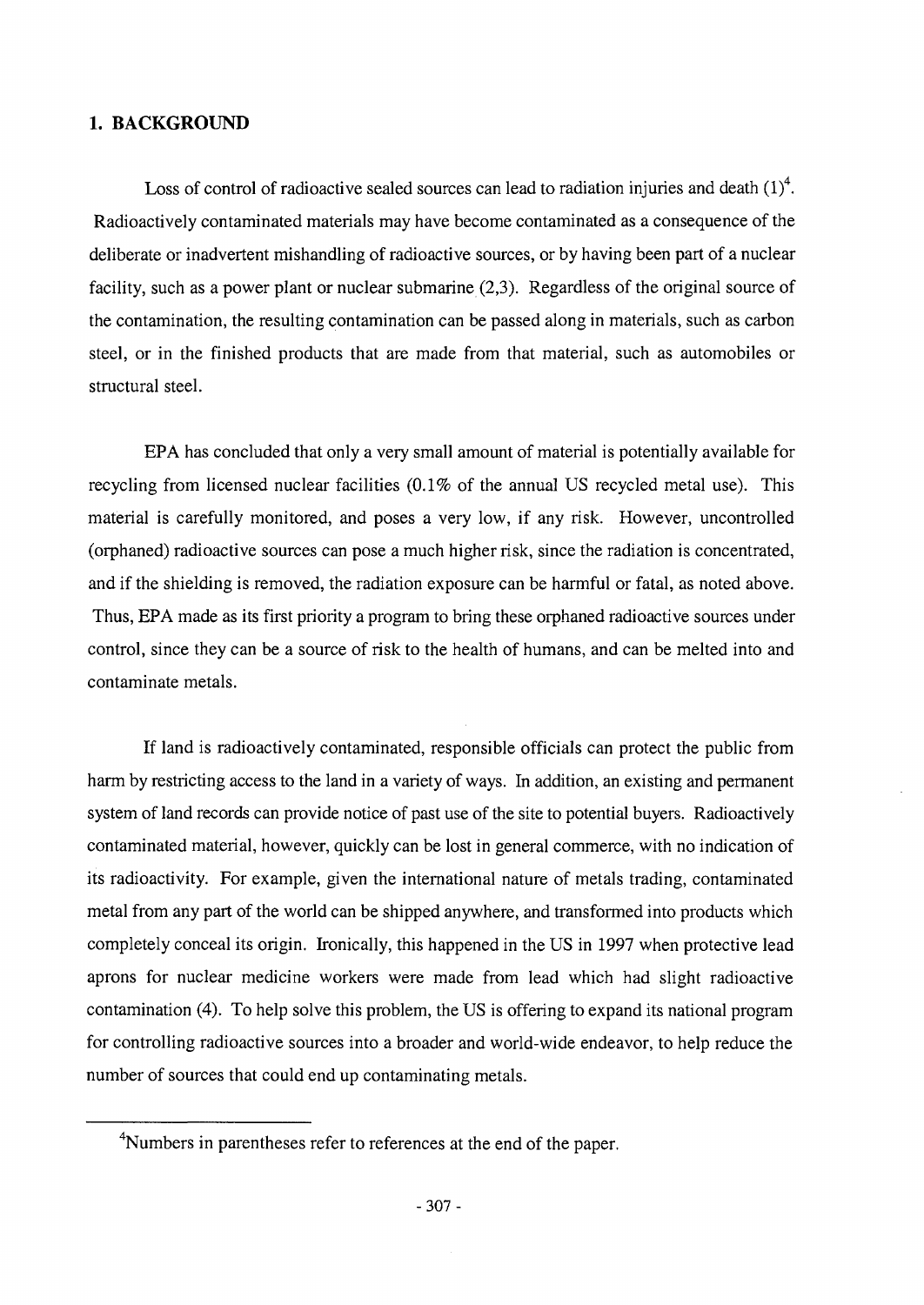In most of the cases, the levels of contamination in the material or finished products have been low enough to not cause acute radiation effects. However, increasing numbers of instances of lost or abandoned radioactive sealed sources are being reported, much to the concern of everyone involved. Unlike radioactively contaminated material, the radioactivity in the sealed source may be in a high enough concentration to cause immediate physical harm. A recent incident in Turkey with a cobalt source that resulted in serious injury highlights the need for increased vigilance on the part of those involved with recycling metals to recognize radioactive sources that have slipped from proper regulatory control (5).

## **2. ORPHANED SOURCES PROGRAMS IN THE US**

The US Environmental Protection Agency (EPA) has funded a cooperative orphaned source initiative with the CRCPD, to bring under control unwanted sources and thus reduce the potential for unnecessary exposure to the public, workers and the environment. That program includes the cooperation of the other government agencies and the steel and recycling industries. The initiation of that program was reported in September, 1998 in the paper AThe New Orphaned Radioactive Sources Program in the United States©, and is available on the EPA Internet site (http://www.epa.gov/radiation/cleanmetals) (6).

Since the paper was presented, the CRCPD has made additional progress. The CRCPD web site (www.crcpd.org) includes extensive information on the identification and disposal of unwanted radioactive material, and has a toll free number to call for help. By working with the holders of the material and waste brokers, CRCPD has been able to simplify and reduce the cost of disposition of the material. The CRCPD is continuing to work with the government agencies to further develop databases on sealed radioactive sources and to produce and distribute information on the identification and disposition of radioactive material. The databases will be used for tracking lost, stolen or abandoned sources as well as posting alerts on sources that have been found out of control.

## 3. **NUCLEAR REGULATORY COMMISSION PROGRAM**

The Nuclear Regulatory Commission (NRC) is involved in several actions designed to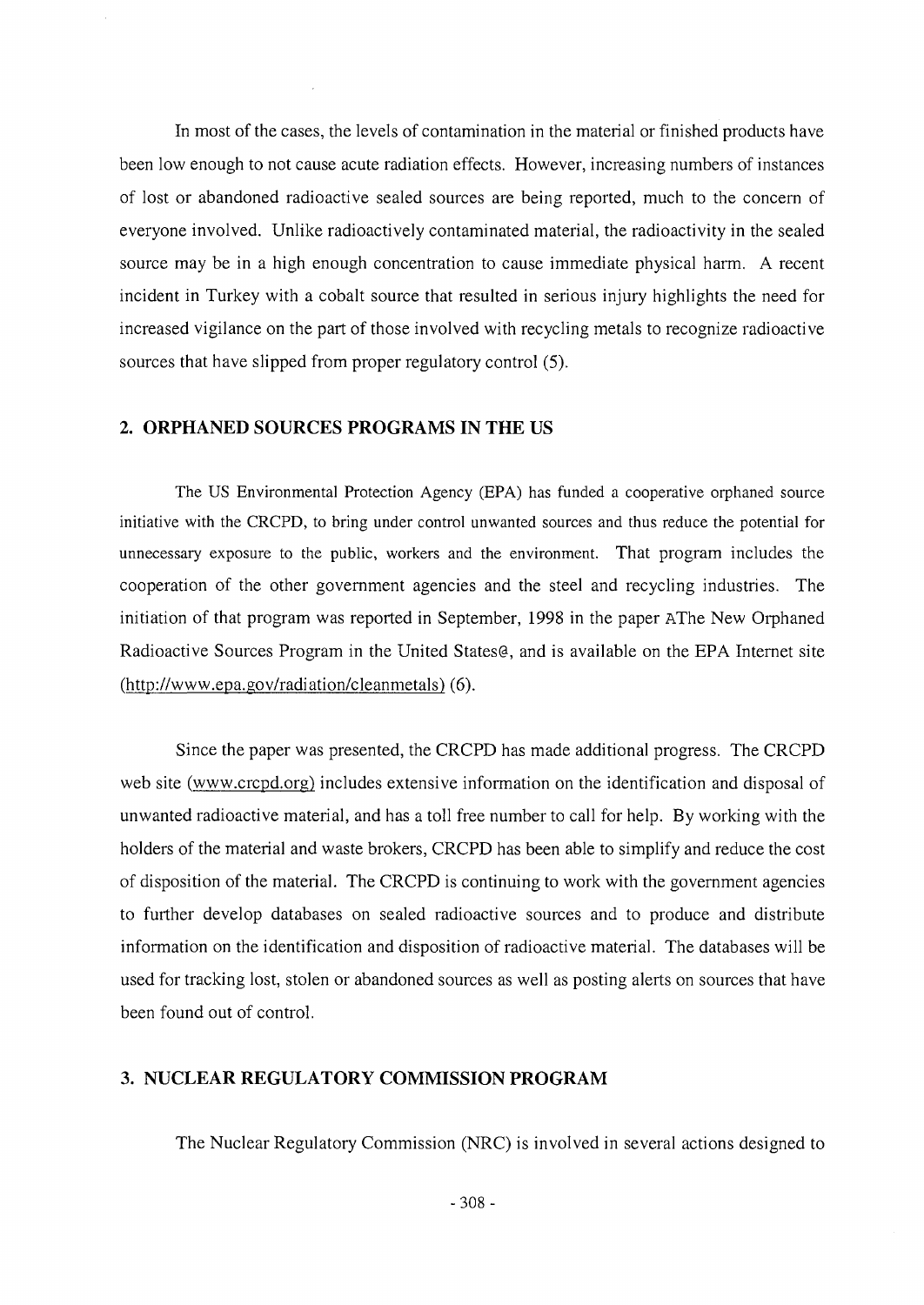reduce health threats and the potential for radioactive contamination of metal in the US. One action is to make changes in the programs dealing with radioactive sources to seek improvement of control and accountability of radioactive sources by licensees. For instance, in the US certain categories of licensees (called general licensees) may use devices containing radioactive sources with minimal oversight or contact by regulators because of the robust safety design of these devices. However, NRC also recognizes that some contact with regulators is needed, and thus is developing a periodic registration program for general licensees. The NRC intends for these efforts to result in a rulemaking. Further information is included in the Staff Requirements Memorandum, SECY-98-199 (6).

A parallel effort by the NRC involves the development of a dose-based regulation for clearance (release from regulatory control) of materials and equipment from NRC -licensed facilities. The NRC plans an AEnhanced Participatory Rulemaking@ for this effort, which will include extensive input by the public. The NRC Commissioners provide program direction to the staff through Staff Requirements Memos, called ASECY@ papers. SECY-98-028 indicates that the clearance standard should not be a detectability standard, and should codify clearance levels above background for unrestricted use that are adequately protective of the public health (7). The rule is intended to apply to all metals, equipment, and materials, including soil. Public meetings for the clearance standard development are scheduled for fall of 1999. Actions which involve developing regulations normally take several years to complete.

# **4. DEPARTMENT OF ENERGY PROGRAM**

The Department of Energy=s (DOE) Office of Energy Efficiency and Renewable Energy, which is responsible for programs to reduce energy use n the US, promotes recycling of metals as one means of achieving this goal. DOE is educating the metals industries about radiation, so that the industry might be more willing to recycle some materials from the DOE complex, and in addition, be better able to deal with orphaned radiation sources that might accidently turn up in scrap metal.

Unfortunately, there is often a large gap between the level of knowledge of radiation possessed by the physicist who deals with radiation regularly, and the steel and scrap industry who must deal with it as a random contaminant in their product. The DOE designed a training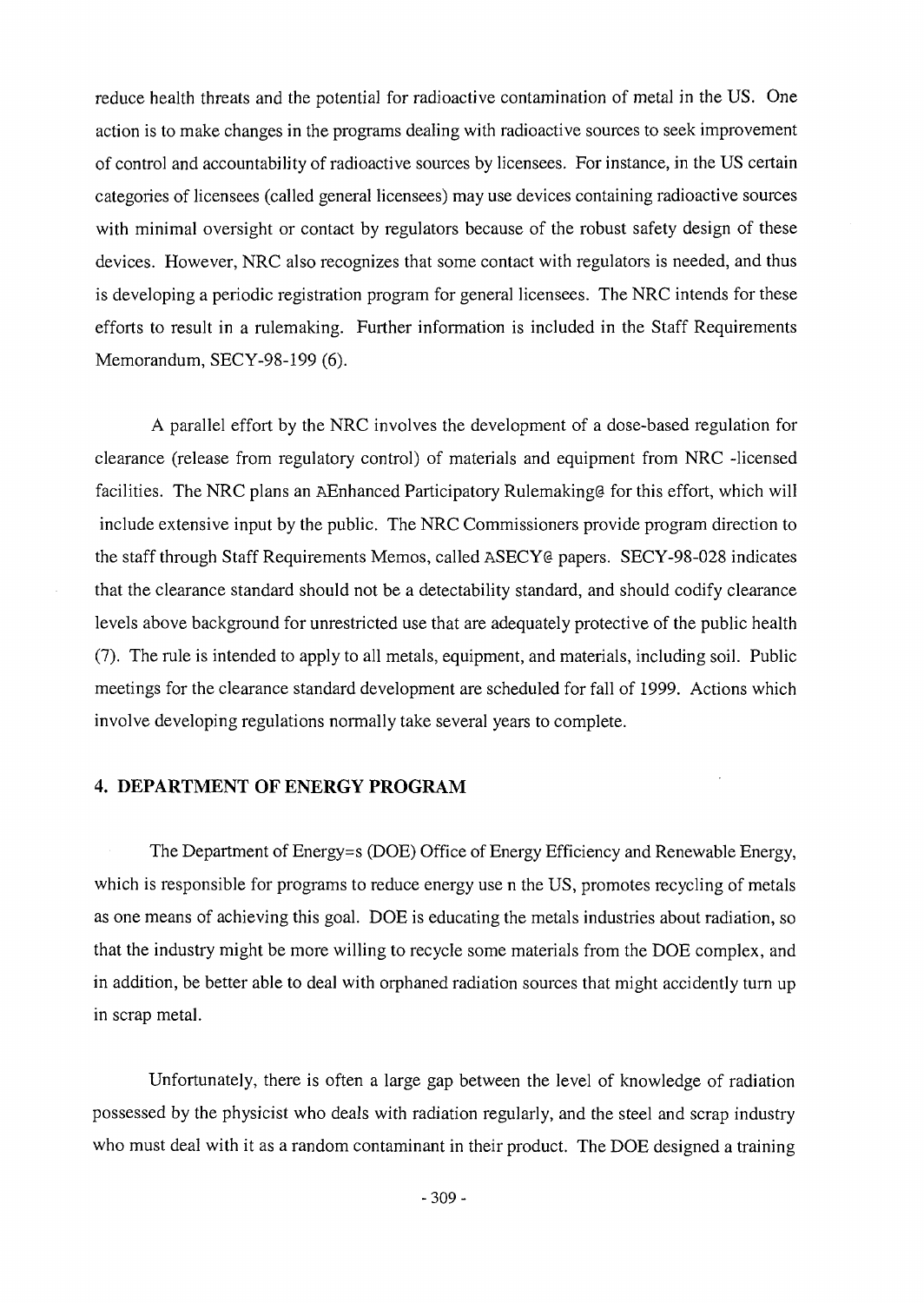course to help bridge that gap. The course, aimed at the steel industry, was presented first in March, 1999. Other organizations, such as the Institute of Scrap Recycling Industries (ISRI), have developed and present similar courses to their members.

One of the problems involved with proper disposition of sources is the difficulty with detection. Certain types of sources, or sources which are heavily shielded can be difficult to detect with current equipment, especially when surveying fully loaded moving trucks or rail cars. The DOE has launched several programs to improve the detection of radioisotopes in scrap metal through the development of advanced monitoring instruments. The goal of the programs is to substantially improve the ability of steel mills and their suppliers to detect hidden radioisotope sources in steel scrap with minimum false alarms. DOE has taken several approaches, including research programs at national laboratories and a call for proposals for exploratory research in the detection of hidden radioisotope sources that pose a threat to health and the environment. Further information is available on the Internet (http://hgighub.lbl.gov/esd).

Some sources require special handling. The Los Alamos National Laboratory has proposed a program in which they would accept neutron sources, dismantle them, and recover the radioactive material. More information is available on the DOE web site (http://www.nepa.eh.doe.gov/ea/eal059).

#### **5. Department of State (DOS) International Radioactive Source Management Initiative**

In order to better coordinate the efforts in the US, and work with the international community, the U. S. Department of State (DOS) is beginning a program called the International Radioactive Source Management Initiative. The goal of this initiative is to coordinate the various US programs to support work being done by the IAEA to deal with orphaned sources. The Department of State, through a number of Federal agencies such as EPA, NRC, DOE, and with the assistance of US industry, will endeavor to provide support to the international community, particularly through IAEA, to include expertise and program knowledge to assist in the tracking, management, identification, and disposition of Alost sources© entering nation states and targeted industries.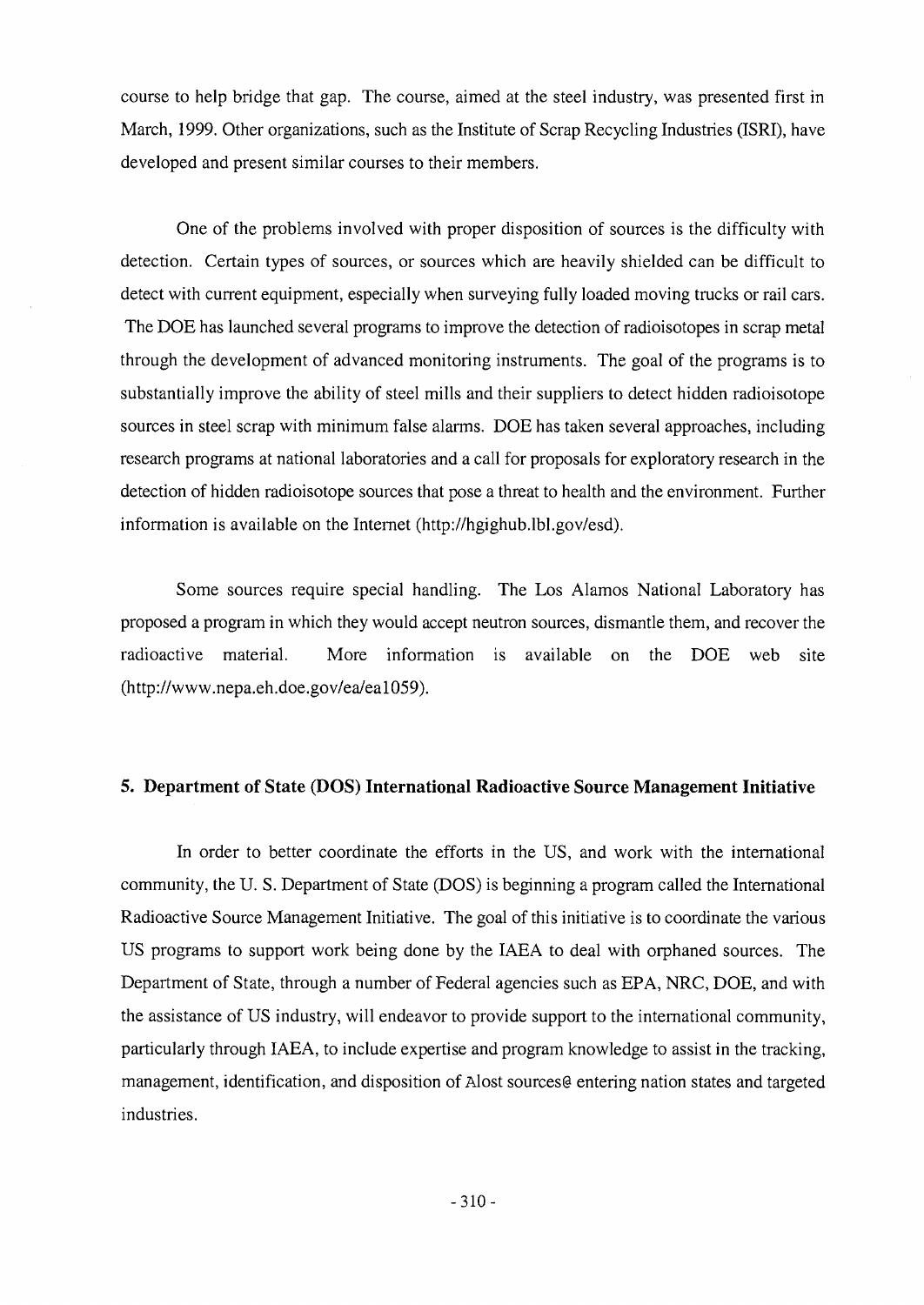The DOS has formed partnerships with the various US groups, both government and private industry, developed a steering committee, and is organizing subcommittees. Each of these subcommittees is collecting information on all relevant work being done in the US and elsewhere, and identifying the areas which could benefit from more research and development, such as detection.

#### **6. International Atomic Energy Agency Efforts**

The projects described above concentrate primarily on issues related to discrete sources, and there are several IAEA efforts that deal with this problem. These efforts have been discussed in other venues and elsewhere in this workshop.

Despite the controls in place for materials used in licensed facilities, and licensing and handling requirements for sealed sources, the possibility still remains that some radioactivity could end up in metal. An international standard for materials would serve as a final screen for radioactivity in materials. The IAEA has produced IAEA-TECDOC- 855, AClearance levels for radionuclides in solid materials (8). Since its publication, new studies have been done in several countries, and as a result, IAEA plans to revise the document. The first meeting to review the new data was held in Luxembourg in September, 1998, and the second in Vienna, Austria in April, 1999. IAEA hopes to complete the revision within two years.

## **7. Conclusion**

Radioactive sources which escape from regulatory control (become orphaned) and are handled improperly can cause injury or death as well as causing contamination of metals used in commerce world-wide. Programs in place and in progress in the US will help to reduce the potential for problems that result when sources to be handled improperly. But metals and finished products made from metals are traded internationally, and radioactive contamination can be spread widely. It is important to develop and implement a world-wide program that will help stem the problem with orphaned sources and contaminated materials.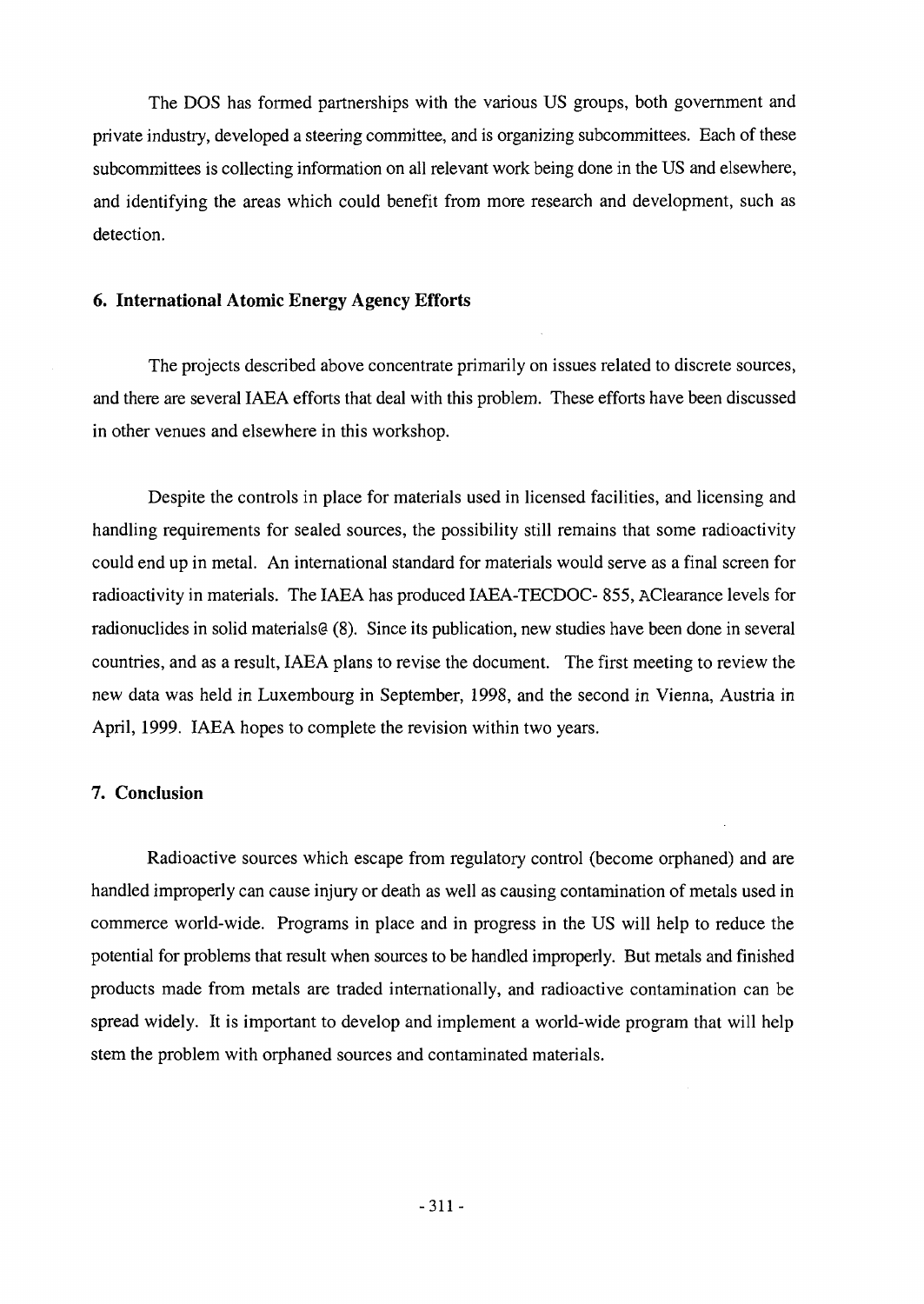## **References**

- **(1)** Lushbaugh, C. C, et al; ARADIOLOGICAL ACCIDENTS A historical review of sealed source accidents.© Radiation Protection in Nuclear Energy; Sydney, Australia, 18-22 April, 1988; IAEA-CN-51-92.
- (2) Lubenau, J. O.; AUnwanted Radioactive Sources in the Public Domain: A Historical Perspective.® Operational Radiation Safety, Vol. 76, No. 2, February, 1999.
- (3) Partridge, Ben; Radio Free Europe; http://search.rferl.Org/nca/features/1998/12/F.RU.981209143426.html
- (4) United States Nuclear Regulatory Commission, Information Notice 97-50: Contaminated Lead Products; www.nrc.gov/NRC/GENACT/GC/IN/1997/in97050.txt
- (5) Perera, J.; ARadiation Accident Rated Level 3 on International Nuclear Event Scale,® Nuclear Waste News; February 11, 1999, p. 53
- (6) Naraine, N, and J. Karhnak, AThe New Orphaned Radioactive Sources Program in the United States®; International Conference on the Safety of Radiation Sources and the Security of Radioactive Materials, Dijon, France, 14-18 September, 1998; IAEA-TECDOC-1045.
- (7) United States Nuclear Regulatory Commission, SECY-98-199, Proposed Rule: 10 CFR Part 31 B ARequirement for Those Who Possess Certain Industrial Devices Containing Byproduct Materials to Provide Requested Information.® Http://www.nrc.gov/NRC/COMMISSION/VOTE/1998-199vtr.
- (8) United States Nuclear Regulatory Commission, SECY-98-028, Regulatory Options for Setting Standards on Clearance of Materials and Equipment having Residual Radioactivity. Http://www.nrc.gov/NRC/COMMISSION/SECYS/1998-028